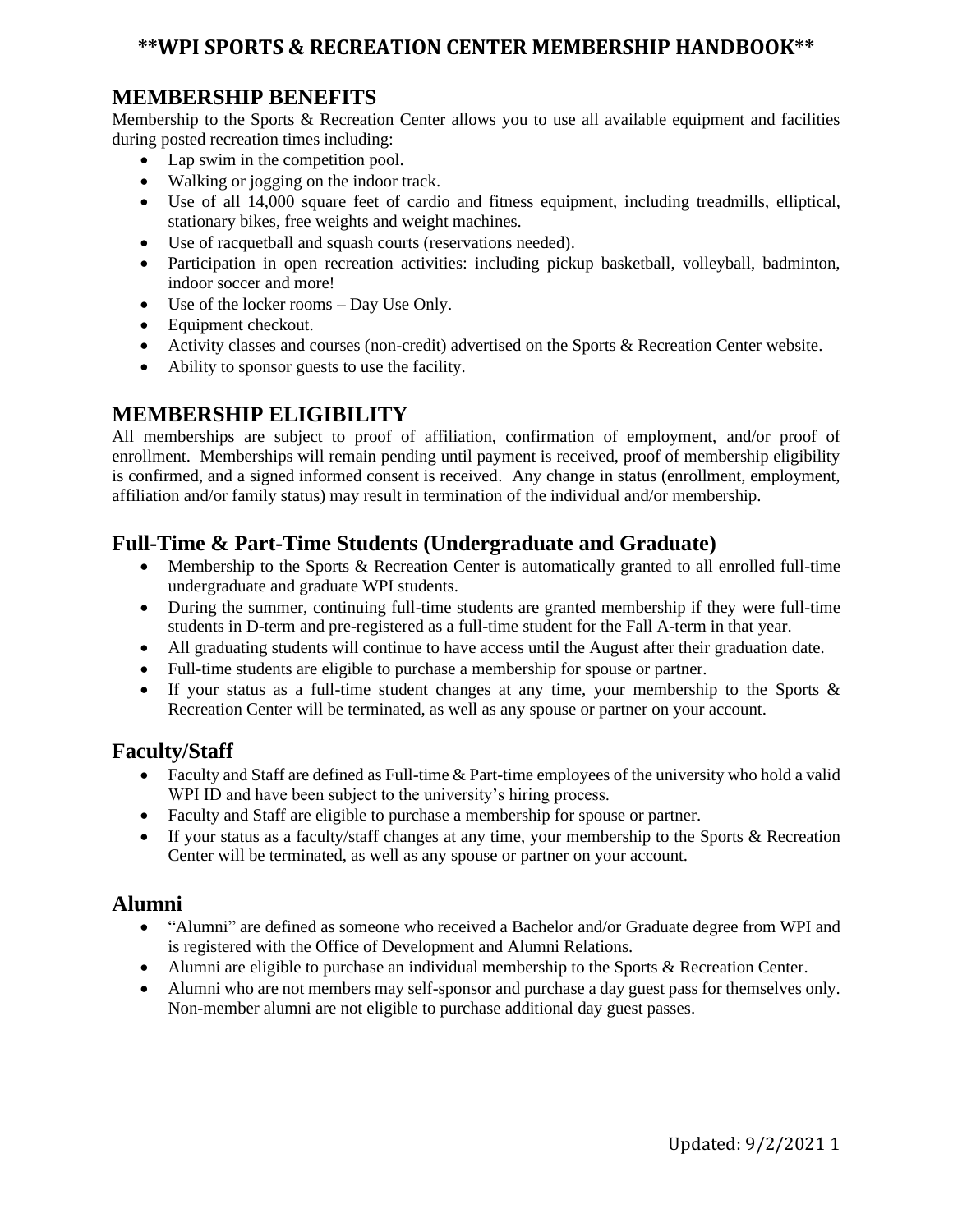#### **Membership Policies**

- 1. Full-Time Students, Full-Time and Part-Time Faculty/staff are eligible to purchase an annual membership for their spouse or partner. The WPI Student or Faculty/staff must be with the spouse or partner during the application process.
- 2. Memberships can be purchased at any time and will automatically be terminated after one year from date of purchase if not renewed. Full payment is expected at sign-up. You may cancel your membership within three business days of your join date and receive a full refund as per Massachusetts General Law. Cancellations must be done in person with the required paperwork completed.

#### **MEMBERSHIP PLANS, RENEWALS, AND PERIODS**

Yearly memberships are based on a yearly plan counting 365 days from the date of purchase.

- Please note that certain areas may not be available at all times and all schedules are subject to change without notice. Member access to the Sports & Recreation Center is based on the WPI Academic calendar and the staff will do its best to provide advance notice to the membership on any access limitations.
- All memberships are inclusive of University breaks, holidays, and facility closures.

#### **TERMINATION OF MEMBERSHIP**

The Sports & Recreation Center reserves the right to terminate memberships at any time due to change in eligibility status, non-payment, and/or violations of membership policies.

#### **GUEST PASS**

- Members of the Sports & Recreation Center are eligible to sponsor one guest per day at a cost of \$10 per day. Guests must be aged 18 or over.
- **Students of the WPI Community are eligible to have their first two guest passes be free per year. The control desk will document such in the student's FUSION profile.**
- Guest passes can be purchased at the Control Desk located immediately as you enter the facility.
- A sponsor assumes full responsibility for all actions and behaviors of their guests and must accompany them at all times. Failure to do so may result in termination of the sponsor's membership to the Sports & Recreation Center.
- A full time member can only sponsor a guest.
- Guests must present a photo ID at the Control Desk and sign an Agreement and Release of liability form before entering the facility.
- **Mezzanine Access:** 
	- $\theta$  Guests must present a photo ID at the mezzanine and sign in as a visitor.
	- $\Theta$  Mezzanine employee will radio control desk to escort patron to front desk to sign an Agreement and Release of Liability and pay for guest pass with sponsor.
- Guest passes entitle access to all facilities on the day issued only.
- Guest passes are non-transferable and non-refundable.
- Management of the Sports & Recreation Center reserves the right to refuse admittance to any guest.
- Alumni who are not members may self-sponsor and purchase a guest pass for themselves.
- Non-WPI affiliate guests cannot sponsor additional guest.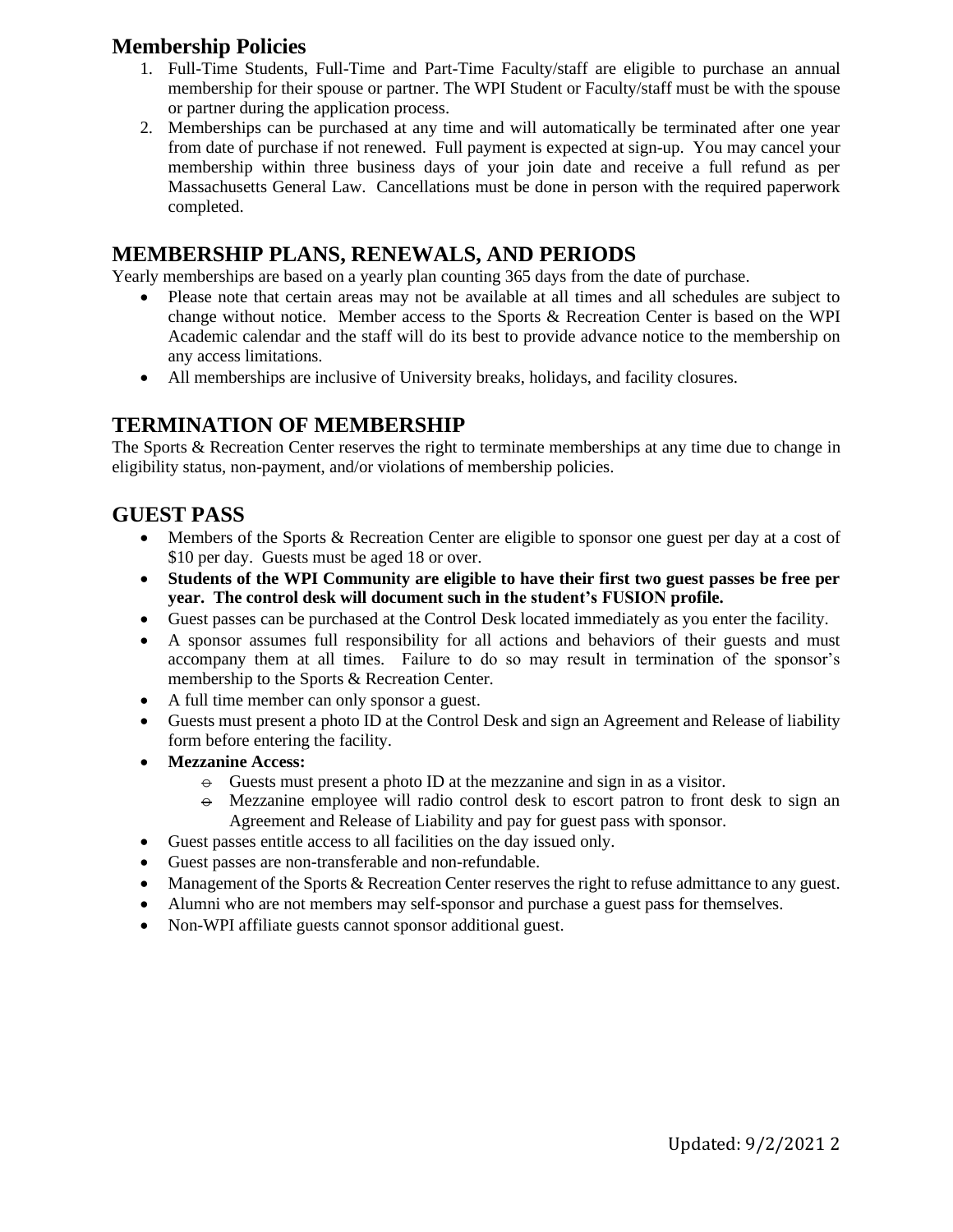# **SPORTS & RECREATION CENTER POLICIES AND PROCEDURES**

# **MEMBERSHIP CATEGORY & DAY GUEST FEES**

# **\*\*Currently WPI Community Only in Recreation Center\*\***

| <b>Membership Category</b>                                                                                      | <b>Membership Fee</b>         |
|-----------------------------------------------------------------------------------------------------------------|-------------------------------|
| <b>WPI Full-Time AND Part-Time Students</b><br>Must be matriculating student at WPI (Undergraduate or Graduate) | <b>No Charge</b>              |
| <b>WPI Student Spouse/Partner</b><br>Students must be currently enrolled and have paid the fee                  | <b>Annual fee of \$600</b>    |
| <b>WPI Faculty Staff</b><br>Current employee with presentation of valid ID card                                 | No charge                     |
| <b>WPI Faculty Staff Spouse/Partner</b><br>Employee must hold valid Sports & Recreation membership              | <b>Annual Fee of \$600</b>    |
| <b>WPI Alumni</b><br>Must hold degree from WPI                                                                  | <b>Annual Fee of \$600</b>    |
| <b>WPI Retirees</b>                                                                                             | No charge                     |
| <b>WPI Trustees</b>                                                                                             | No charge                     |
| <b>Guest Passes - Daily Guest Pass</b>                                                                          | $$10.00$ per visit            |
| Must be 18 or older and accompanied by member                                                                   | (First two free for students) |
| <b>Locker Rentals</b><br>Must hold valid Sports & Recreation membership                                         | <b>Annual Fee of \$50</b>     |

۰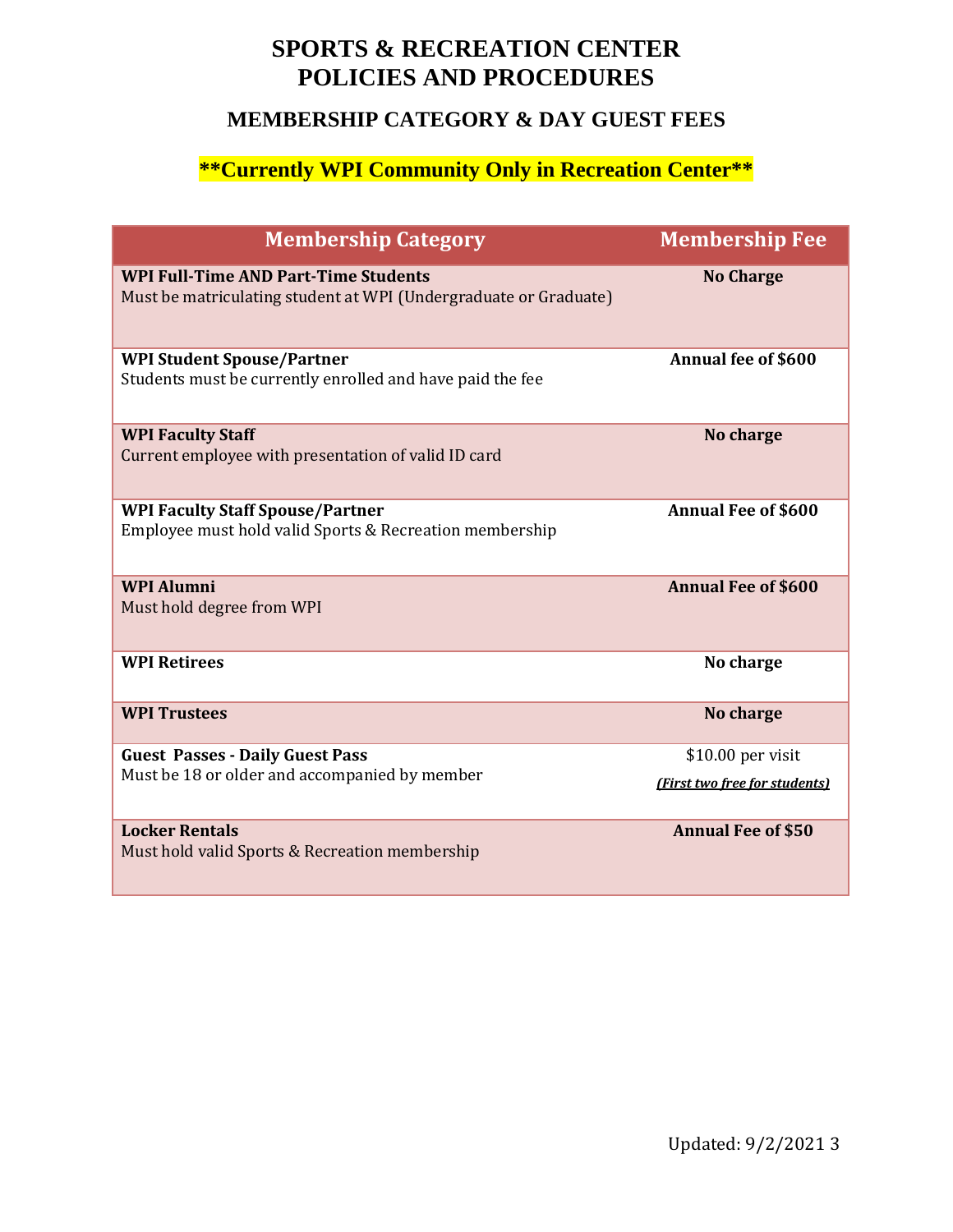# **HOURS OF OPERATION**

**For the most up-to-date information on hours and holiday closures, Please visit: www.** [wpi.edu/+reccenter](http://cts.vresp.com/c/?PhysicalEducationRec/e937f2a325/TEST/3537f2686e)

| 2020-2021 HOURS OF OPERATION (August 21 – May 4) |                       |                                                |
|--------------------------------------------------|-----------------------|------------------------------------------------|
| Day                                              | <b>Facility Hours</b> | <b>Pool Hours</b>                              |
| Monday - Friday                                  | $6$ am $-$ 11 pm      | 6:30 am - 8am, 11 am $-$ 1 pm, 7:30 pm - 10 pm |
| Saturday                                         | 8 am - 11 pm          | <b>CLOSED</b>                                  |
| Sunday                                           | $10$ am- $11$ pm      | $2 \text{ pm} - 5 \text{ pm}$                  |

All hours are subject to change. In addition, building hours may be altered due to special events or unforeseen emergencies. The PERA Department will do all it can to ensure that you are aware of when areas are closed and/or on revised hours. However, situations may arise without prior notice. We ask for your understanding. Thank you!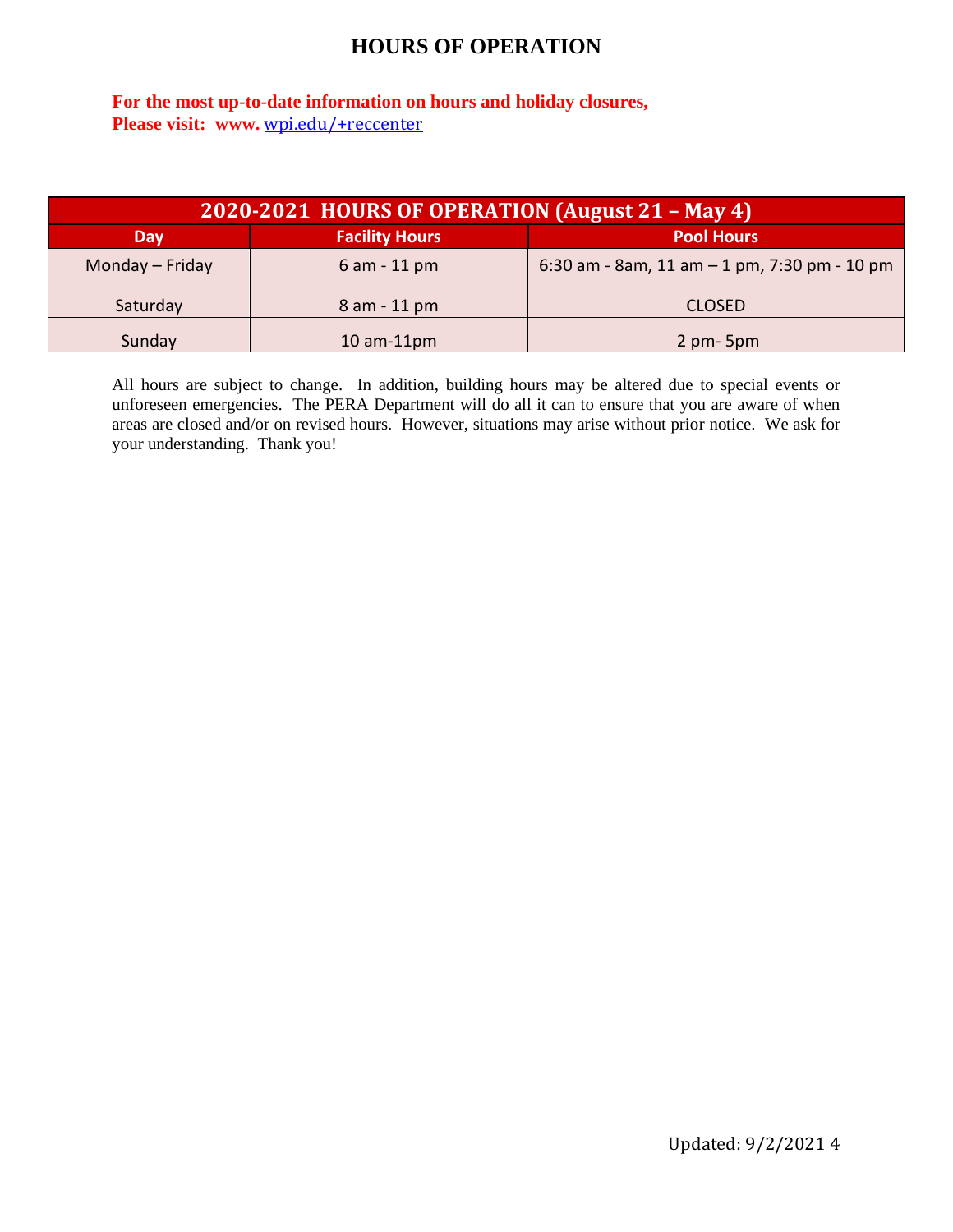# **GENERAL RULES & REGULATIONS**

The following rules and regulations governing the use of all recreational facilities at the Sports & Recreation Center have been created to provide an enjoyable atmosphere for each participant, equal opportunity of use for our WPI community and to protect an individual's rights while using the facilities. As a member of the university community, you have a responsibility to understand and abide by these guidelines. To ensure everyone's safety and enjoyment, the Sports and Recreation Staff will enforce the usage guidelines and other posted regulations. Failure to abide by these rules and regulations may result in modified or revoked membership privileges.

## **CONDUCT**

WPI Code of Conduct is enforced at the Sports & Recreation Center at all times. Use of WPI facilities is a privilege with all members and participants expected to be good citizens and respect the rights of others. Individuals who engage in unacceptable or irresponsible behavior may have their access to the Sports & Recreation Center revoked or modified indefinitely as determined by the Director of Physical Education, Recreation and Athletics. Students may be subject to further university disciplinary action as outlined in the WPI Code of Student Responsibilities.

### **LIABILITY WAIVER**

All Sports & Recreation Center members and guests must read and sign a liability waiver prior to using the facility. Liability waiver recognizing the potential for serious injury while participating in/at the WPI Sports & Recreation Center. All who access the Sports & Recreation Center hereby agrees to release, discharge, and indemnify WPI, its officers, trustees, employees, and agents for any liability, loss or damage resulting from injury to person or property while inside the Sports & Recreation Center. All who enter know and understand the risks associated with access to the Sports & Recreation Center.

#### **WPI ID CARD**

A valid WPI ID card is required to enter the Sports & Recreation Center. WPI ID Cards are nontransferable and for the exclusive use of the person named on the card. The cards must be carried at all times and may not be used by anyone other than who is named on the card. WPI ID cards remain the property of WPI and must be surrendered to the University upon demand. Any WPI ID Card that is presented by someone other than the rightful cardholder will be confiscated; if determined that the rightful cardholder allowed their WPI ID card to be used by someone else will result in termination of the membership. Sports & Recreation Center staff reserves the right to request identification at any time including requesting additional picture IDs to verify proper WPI identity.

Violations include but not limited to:

- Leaving the building through unauthorized exits
- Jumping or otherwise circumventing the turnstiles
- Allowing another person to use your WPI Picture ID card
- Knowingly aiding in providing access to unauthorized users
- Assigning your own or another's WPI Picture ID Card to unauthorized users
- Allowing others to enter through emergency exits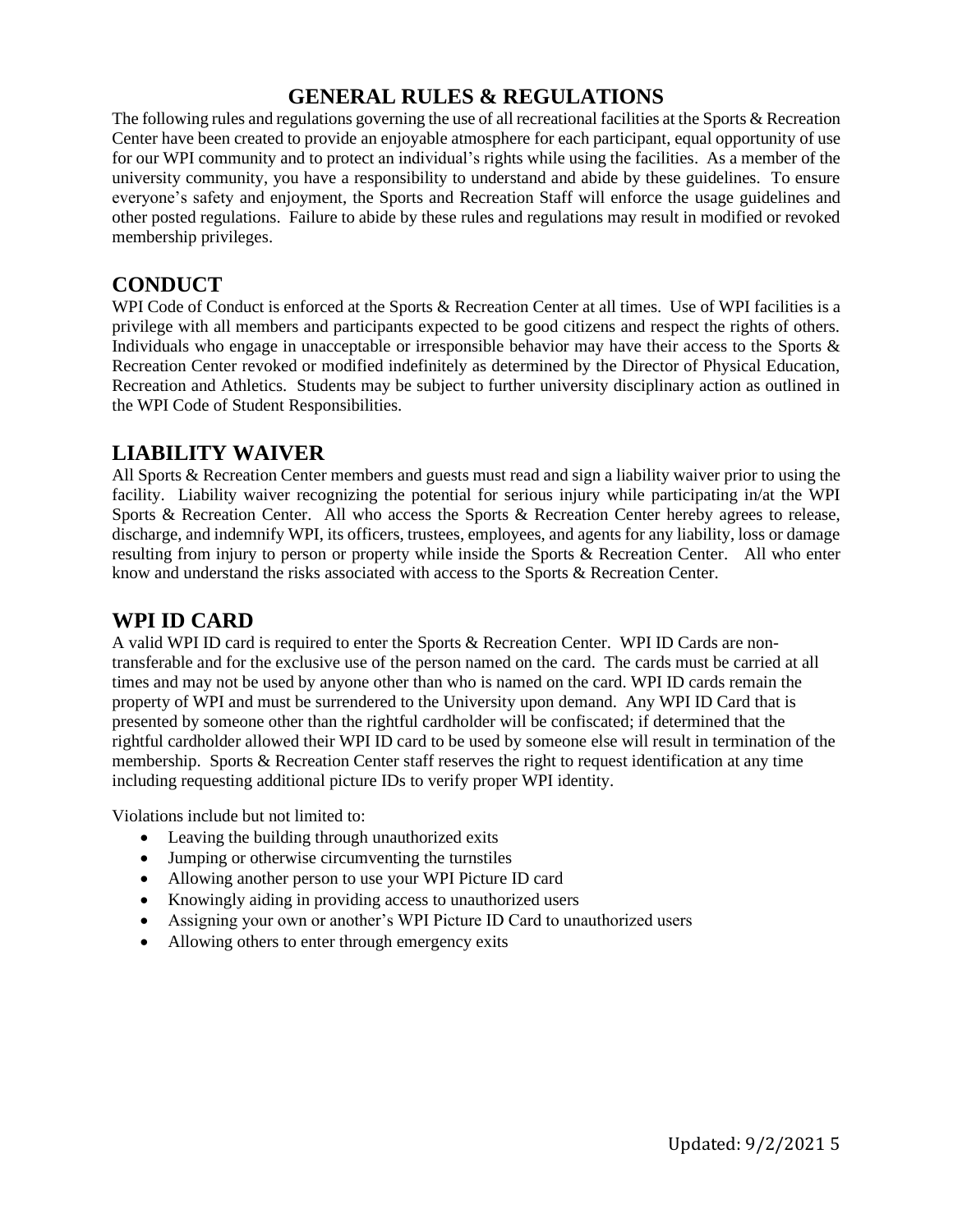A strict ID policy is enforced when entering the Sports & Recreation Center. **No member will be allowed into the building without his or her WPI picture ID card.** Members must swipe and display their WPI ID card to gain access to the Sports & Recreation Center. Your WPI ID card will identify your primary affiliation with WPI.

- **Students (Undergraduate and graduate):** Your existing WPI Picture ID Card will allow you access to the Sports & Recreation Center.
- **Faculty/staff:** Your existing WPI ID card will allow you access to the Sports & Recreation Center.
- **Student-Faculty-Staff Spouse/ Partner Members:** Spouses/Partners **-** If you join as a member, you will be issued a WPI Sports and Recreation ID.
- **Alumni:** If you join as a member, you will be issued a WPI Sports and Recreation ID.

If your card has been lost or stolen, you may obtain a new WPI ID card through the ID Card Office located at East Hall.

# **ENTRANCE & EXIT**

Entry and exit from the Sports & Recreation Center must always be through the main entrance/exit from the quad. Individuals entering or exiting through other doors are subject to disciplinary action which may include the loss of membership to the facility.

**HARRINGTON AUDITORIUM:** To help maintain secure facilities, entry and exit to Harrington will be through the main entrance/exit of the Sports & Recreation Center from the quad. Individuals entering or exiting through other doors are subject to disciplinary action which may include the loss of membership to the facility.

## **EQUIPMENT ISSUE RULES**

Equipment (balls, racquets, etc) is available for borrowing from the Control Desk (Main desk on 3rd floor of the Sports & Recreation Center). A WPI ID is required to be issued the equipment for use.

- 1. Equipment must be returned at least 15 minutes prior to closing time.
- 2. Individuals will be charged a fee for damaged or lost equipment. Fee will be determined based on fair market value/replacement cost of the item.
- 3. Members may check out equipment for their guest, but assume full responsibility for equipment issued.

# **DAY USE LOCKERS**

Individuals using the lockers in the Sports & Recreation Center must follow the guidelines below:

- 1. Provide your own lock. Personal lock may not be left on lockers overnight. All locks must be removed 15 minutes prior to facility closing.
- 2. If lockers are not cleared by closing time each day, the Sports & Recreation Center staff will remove all items in the lockers and forward them to the WPI Campus Lost & Found.
- 3. WPI and The Sports & Recreation Center are not responsible for lost, stolen or damaged personal property.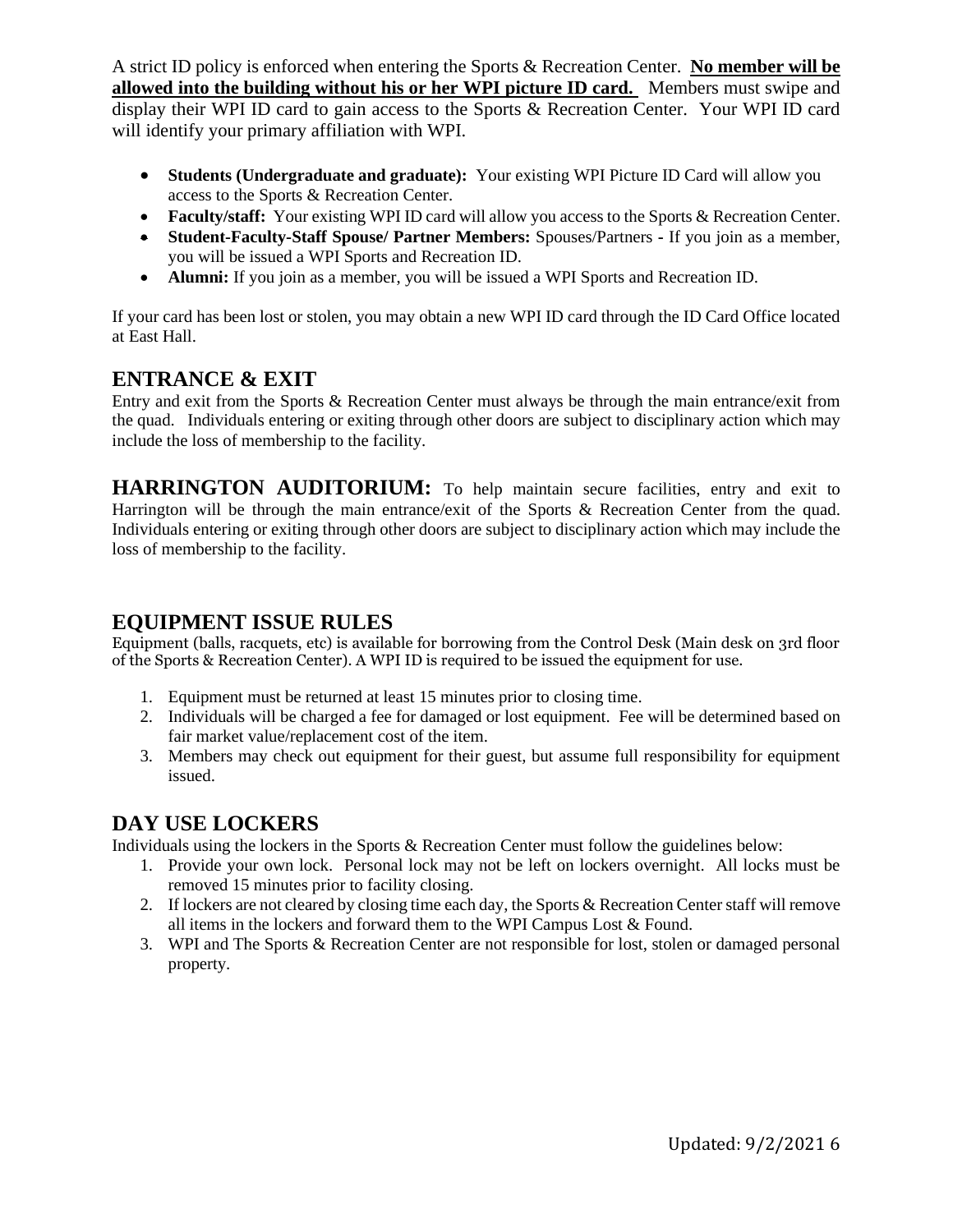# **LOCKER ROOM POLICIES**

- 1. The Sports & Recreation Center is not responsible for lost, stolen or damaged personal property.
- 2. Please report suspicious individuals wandering through the locker room to an attendant at the Control Desk.
- 3. Children 5 years of age and older may not enter the locker room of the opposite sex. Family changing rooms are available for members with small children of the opposite sex. Please use discretion when bringing children of the opposite sex into the locker room with you. If you feel an older child is in the wrong locker room, please report it immediately to the staff at the Control Desk.
- 4. WARNING: Wet surfaces in the locker room may be slippery. Please watch your step.

# **LOCKER RENTAL**

Lockers in the Sports & Recreation Center will be the only lockers available for an annual membership. These rental lockers will be located on the main floor (3<sup>rd</sup> floor) outside of the Men's and Women's Locker Rooms. We have determined that allowing overnight locker rentals outside of locker rooms is a better and more efficient operation; it allows the various locker rooms to maintain their daily use function for all users and prevents the locker rooms from being perceived/functioning as private, exclusive use only for those who paid for a locker.

**Cost:** Locker rental will be \$50

- Payable in full at time of rental.
- Payable by credit card (no checks or cash) at the Sports & Recreation Center Control Desk.
- Note: per Human Resources, this locker rental is not reimbursable through your health care provider's \$150 health benefit provision.

# **LOCKER RENTAL POLICIES**

- 1. First come, first serve basis.
- 2. Only one Rental Locker available per WPI community member.
- 3. There will be locker rental sign up the first week of January; after that initial week, members will be able to process their locker rental on Mondays.
- 4. Locker Rental Issue will be available at the Sports & Recreation Center's Control Desk (payable by credit card only).
- 5. Control Desk staff will designate and assign all lockers.
- 6. One lock will be provided at the time of rental. If lock is stolen or missing, patron must pay for new lock.
- 7. Personal locks are not permitted on rental lockers.
- 8. Members will receive an email notification one month before a locker renewal deadline.
- 9. Lockers are only renewable by the original locker holder.
- 10. All Rental Lockers will be required to be cleared out for annual locker maintenance.

# **LOCKER RENEWAL**

• You may renew your locker each year for the total fee of \$25.00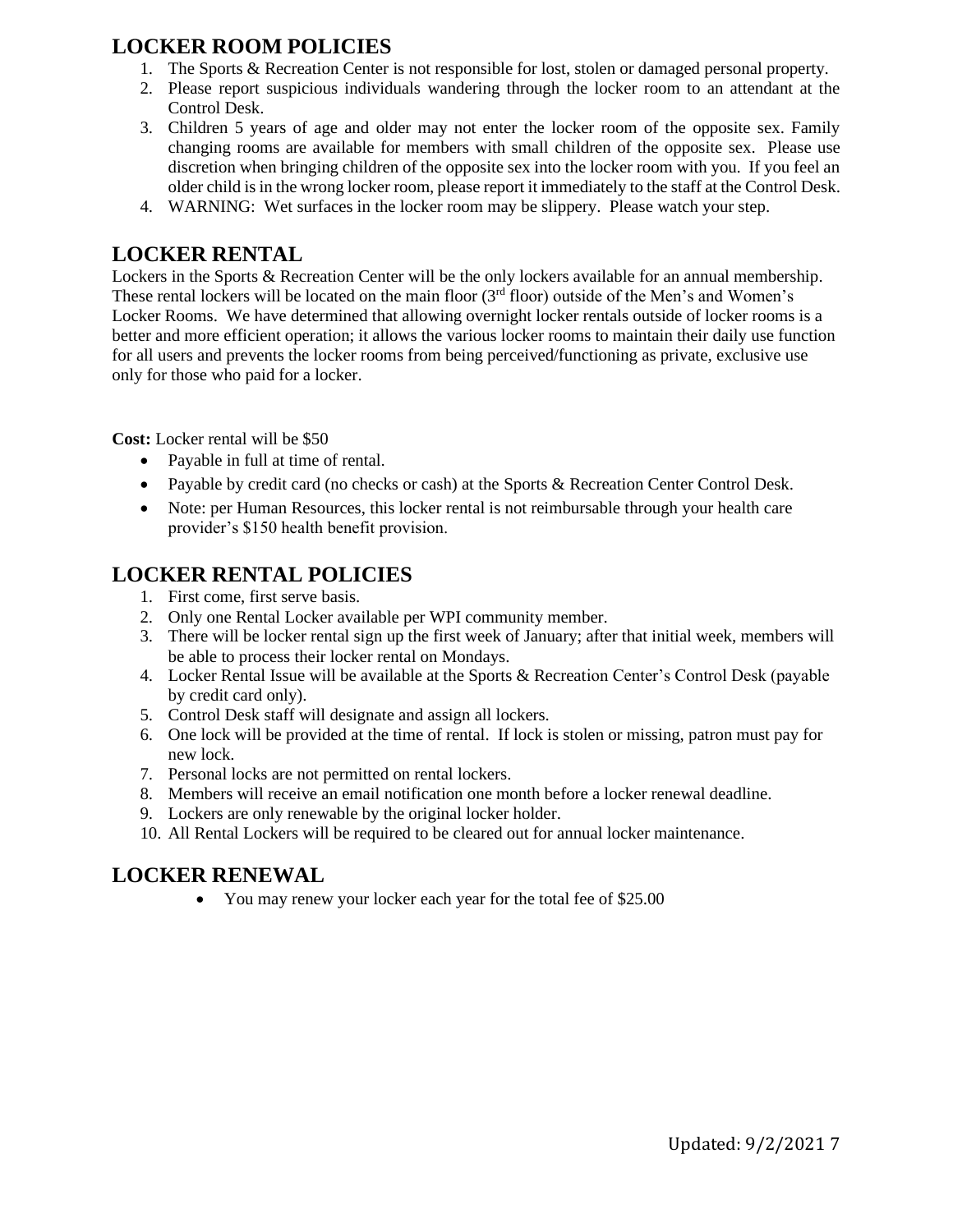## **LOST AND FOUND**

- 1. The WPI Campus Lost and Found is located at Campus Police on Boynton Street in Founders Hall.
- 2. Personal hygiene items such as shampoo, soap, deodorant, etc. will be disposed of each day at closing time. Other items of value will be sent immediately to Campus Police.
- 3. Lost WPI ID's will be held at the Control Desk for retrieval.
- 4. Wallets, cell phones, MP3 players, and other items deemed to be of high value will be sent to Campus Police for security purposes.
- 5. The Sports & Recreation Center's Control Desk will log all Lost and Found items that are sent to Campus Police.
- 6. The Sports & Recreation Center is not responsible for lost, stolen, or damaged property.

#### **FOOD, CHEWING, GUM AND DRINKS**

Food, chewing gum and non-water drinks are only permitted in lobby areas and meeting rooms of the Sports & Recreation Center, with users required to dispose of all items properly. Food, chewing gum and nonwater drinks are not allowed in the activity areas (gym, fitness spaces, pool, dance studios, courts, or jogging track). Water is allowed in activity areas only if it is in an enclosed, unbreakable container. Glass containers are prohibited at all times.

# **SMOKING/USE OF TOBACCO PRODUCTS**

Smoking and tobacco products are prohibited in the facility and at entrances/exits.

# **ALCOHOL AND DRUGS**

Alcoholic beverages and illegal drugs may not be consumed prior to or while using the facility. Individuals may not use the facility while under the influence of drugs or alcohol. The Sports & Recreation Center staff reserves the right to question any individual and ask them to leave and/or deny entrance if suspecting someone under the influence.

#### **CELL PHONES**

Cell phone use is permitted on in the lobby areas only. Cell phone photography is prohibited unless prior written authorization is obtained from the management of the Sports & Recreation Center.

#### **MUSIC**

Music is not allowed on fitness floors- unless using headphones. This is due to echoing of building.

#### **BICYCLES, SKATES, ROLLERBLADES, AND SKATEBOARDS**

Bicycles, roller skates, rollerblades and skateboards are prohibited inside the facility.

#### **PETS**

Except for guide animals, pets are prohibited in all facilities.

#### **HANDICAP ACCESS**

WPI Sports & Recreation Center is designed to accommodate patrons of varying abilities. Sports and Recreation staff is available to provide special assistance to members with disabilities whenever needed. Members are encouraged to provide as much advance notice as possible to the facility prior to a visit to help ensure that their request for special assistance may be met.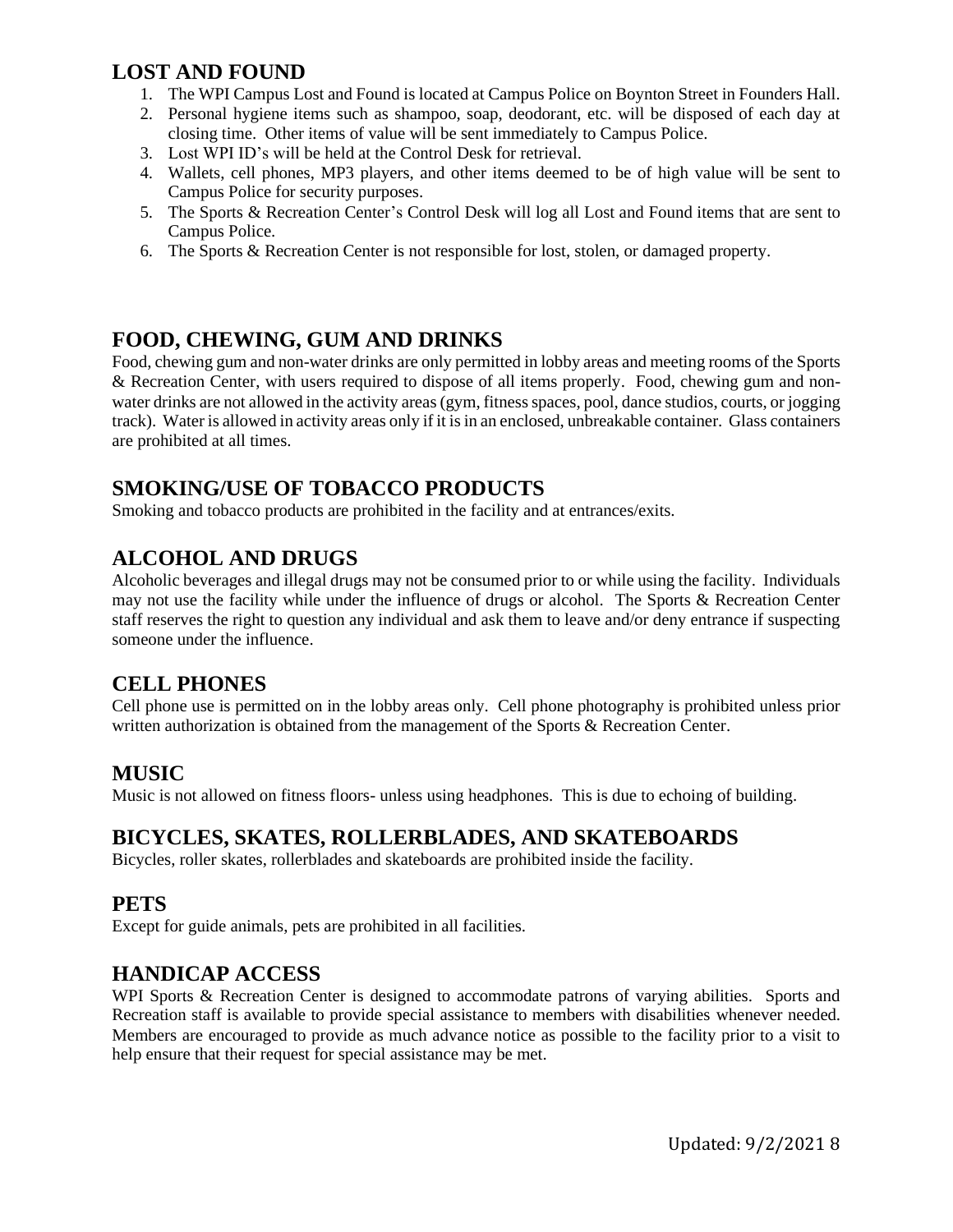# **ATTIRE/CONDUCT**

Proper athletic attire must be worn in the facility at all times. Members should be aware that in addition to providing fitness and athletic activities, this is a building that has a university department conducting daily university business as well as hosting WPI community meetings, conferences, admission tours, etc. that requires proper decorum when using the facility.

- Except for the pool, a top that covers the chest, shoes, and pants/shorts are always required. Cut off shirts, sport bras, and crop tops are acceptable.
- Shoes are required to be worn at all times in the Sports & Recreation Center except for in the pool and locker rooms with multipurpose studios optional. Non-marking athletic shoes are required in the fitness areas, gym, jogging track, courts and other areas when engaged in physical activity.
- The use of swim caps is highly encouraged for those pool users with hair longer than 1 inch. It is up to the Lifeguard on duty's discretion to determine if length of hair requires a cap.
- Eye guards are recommended in racquetball/squash areas.

### **INJURIES AND EQUIPMENT FAILURES**

Injuries, accidents or equipment failures should be reported immediately to Sports & Recreation Center staff at the Control Desk.

### **MOVING EQUIPMENT**

Only Sports & Recreation Center staff may move equipment in the facility.

#### **SPITTING**

Spitting is prohibited the Sports & Recreation Center.

#### **CLOSING TIME**

All areas including locker rooms should be vacated by closing time each night. Reminders will be announced over our public address system at one hour, thirty minutes, and fifteen minutes prior to closing, and at the actual closing time of the building. All day lockers should be emptied fifteen minutes prior to closing.

#### **FACILITY CLOSURES**

Facilities may be closed and/or reservations canceled when warranted (i.e. special events, maintenance projects, and inclement weather). The Physical Education, Recreation and Athletic Department website (www.wpi.edu/+reccenter) will post any scheduled changes.

#### **POSTED RULES**

Specific policies and room regulations are posted on site and must be observed. Verbal instructions issued by all staff must strictly be followed.

#### **PERSONAL BELONGINGS**

Personal belongings must be secured in day lockers or cubbies where available. Unsecured belongings will be considered abandoned property and turned in to lost and found located at Campus Police. Lost ID's will be turned in to the Control Desk. The Sports & Recreation Center staff is not responsible for lost, stolen or damaged personal property.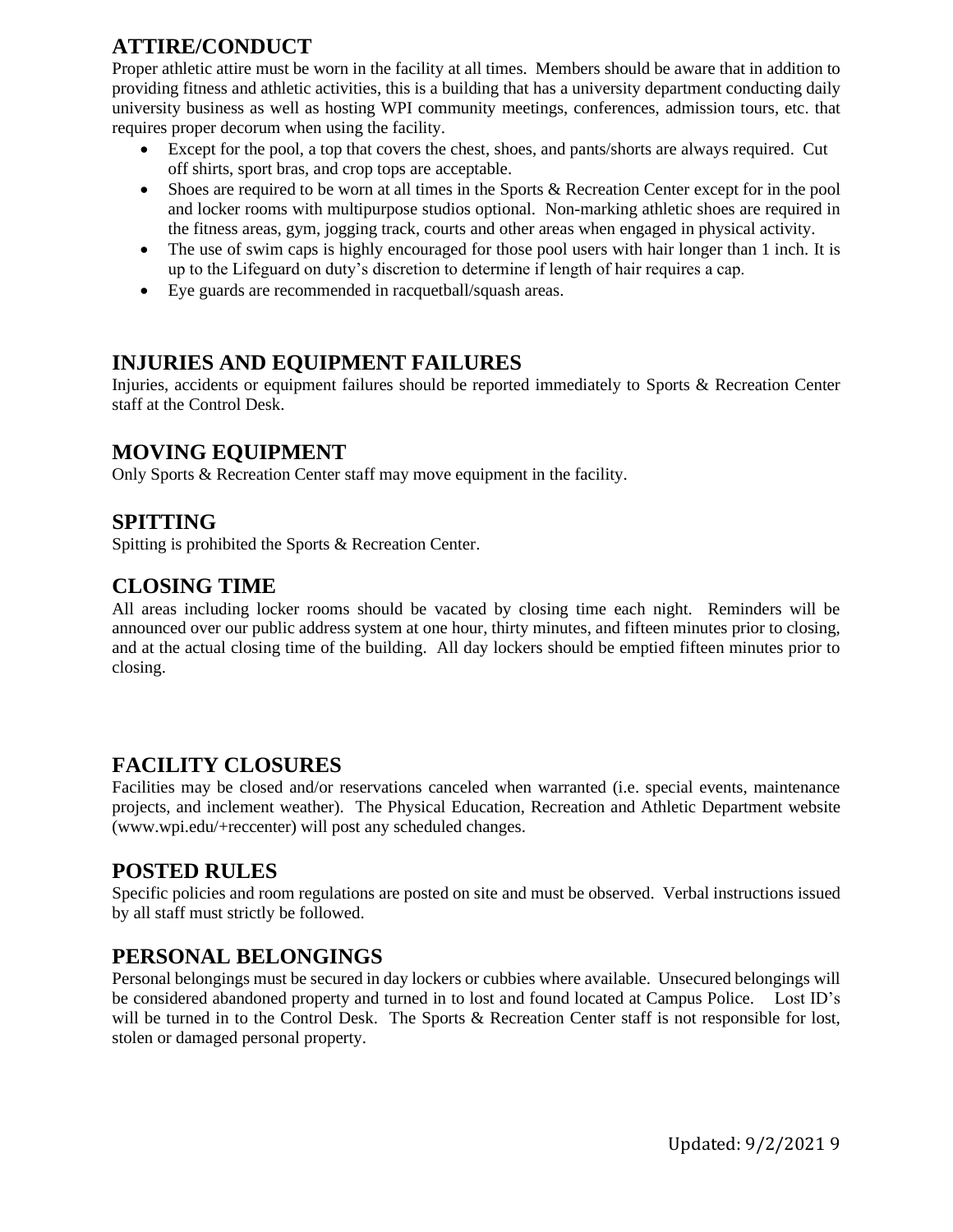# **PHOTOGRAPHY**

Photography and/or videotaping inside the Sports & Recreation Center is not allowed unless prior written authorization is obtained from the management of the Sports & Recreation Center. Use of camera phones and videophones is not permitted inside the facility.

#### **OPEN RECREATION**

The Sports & Recreation Center staff is dedicated to maintaining open recreation space for general for all members to engage in various recreational activities without prior reservations. Players are encouraged to be inclusive of others during open recreation hours. Unreserved open recreation activities are available on a first come, first served basis. WPI recognized groups and/or clubs are not allowed to utilize open recreation spaces or times for their activities (these groups must reserve in advance only).

#### **INCLEMENT WEATHER**

WPI Sports & Recreation Center facilities will generally be open during regular hours; all or portions of facilities may be closed if they are directly impacted by inclement weather. The Sports & Recreation Center Website will post any weather-related schedule changes.

#### **ORGANIZED ACTIVITIES**

The Sports & Recreation Center may only be used for activities approved by the PERA Department in advance. The Center may not be used for coaching or instructional purposes by an outside vendor (i.e. personal trainer, etc.) at any time.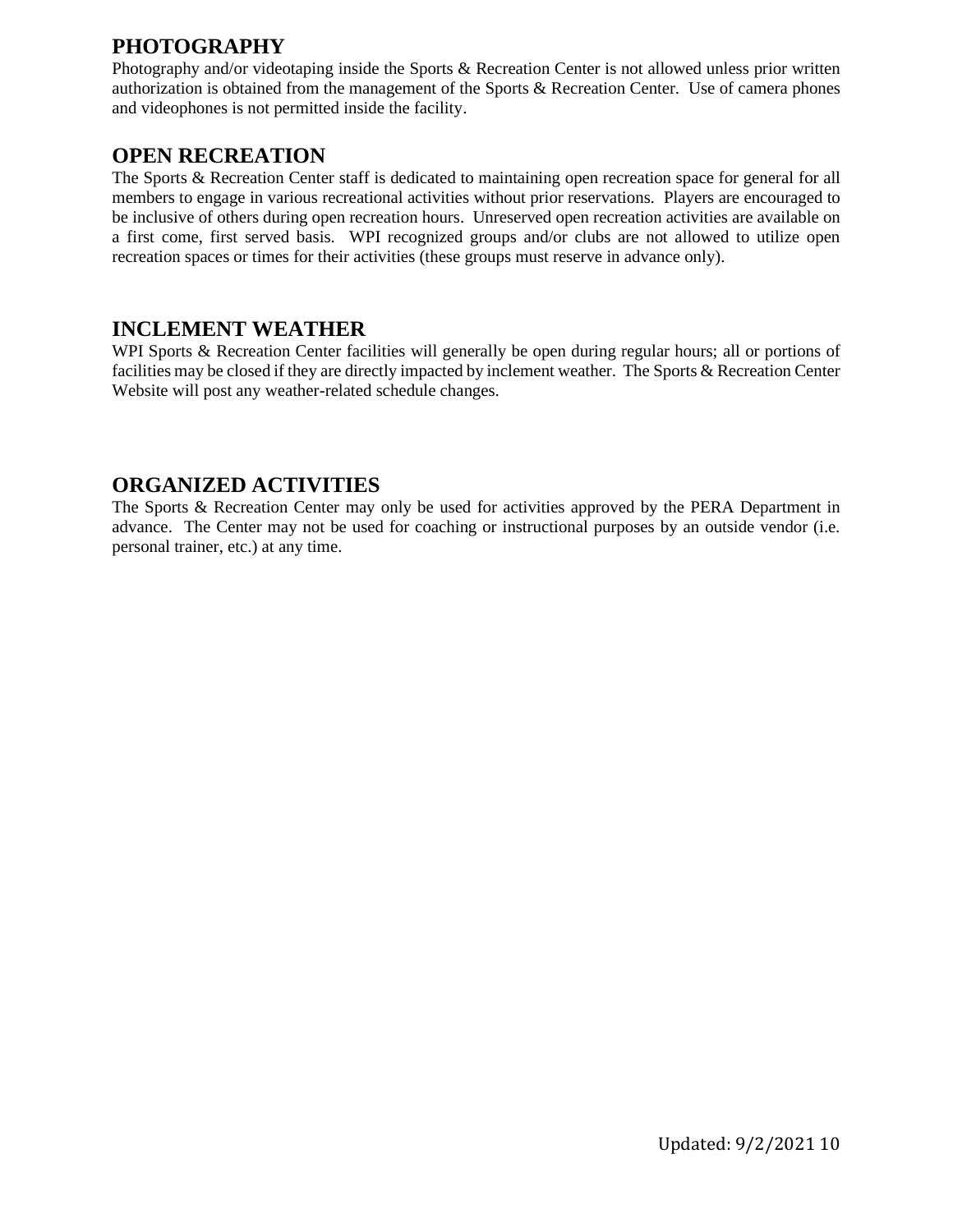# **FITNESS CENTER RULES AND REGULATIONS**

WPI codes of conduct are enforced at the Sports & Recreation Center at all times. The use of WPI facilities is a privilege and participants are expected to be good citizens and respect the rights of others. Individuals who engage in unacceptable or irresponsible behavior may have their access to facilities revoked or modified indefinitely.

#### **WEIGHT AND CARDIOVASCULAR AREAS**

- 1. Weight and Cardio equipment are available for use by WPI community members only; members must accompany their guest (guest must be 18+) at all times in the weight and cardiovascular areas. Sports & Recreation Center staff reserves the right to request identification at the time for proof of age.
- 2. Cardiovascular machine use is limited to 30 minutes.
- *3.* Equipment must be wiped down after each use*.*
- 4. All dumbbells, weights and weight plates must be re-racked after use.
- 5. All equipment must be used in the manner for which it is designed. Standing on benches or equipment frames is prohibited.
- 6. Intentionally slamming or dropping weights is prohibited.
- *7.* Report all injuries to the Control Desk staff immediately.
- *8.* Individuals are responsible for checking equipment prior to each use. Broken or damaged equipment and/or equipment malfunctions should be reported to the Sports and Recreation Staff immediately.
- *9.* Appropriate exercise attire such as shirts that cover the chest; soft-soled, non-marking closed toe athletic shoes; and athletic pants/shorts is required at all times. Sandals, bare feet, steel-toed boots and jeans are not permitted. Cut off shirts, sport bras, and crop tops are acceptable.
- *10.* Personal belongings must be kept in a locker or cubby where they are available.
- *11.* Water must be in an enclosed, unbreakable container. Food, chewing gum and non-water drinks are prohibited.
- *12.* The use of cell phones is prohibited.
- *13.* Fitness floors are not to be reserved or to be taken over by any sponsored organization or group. This is to keep the WPI Community able to utilize the floors at all times.
- *14.* Music is prohibited without headphones on fitness floors, due to echoing in building.
- *15.* Sports & Recreation Center staff reserve the right to stop participants from improper use of the equipment. Failure to comply will result in immediate ejection from the facility with appropriate follow-up enforcement of code violation penalties and/or revocation of membership privileges.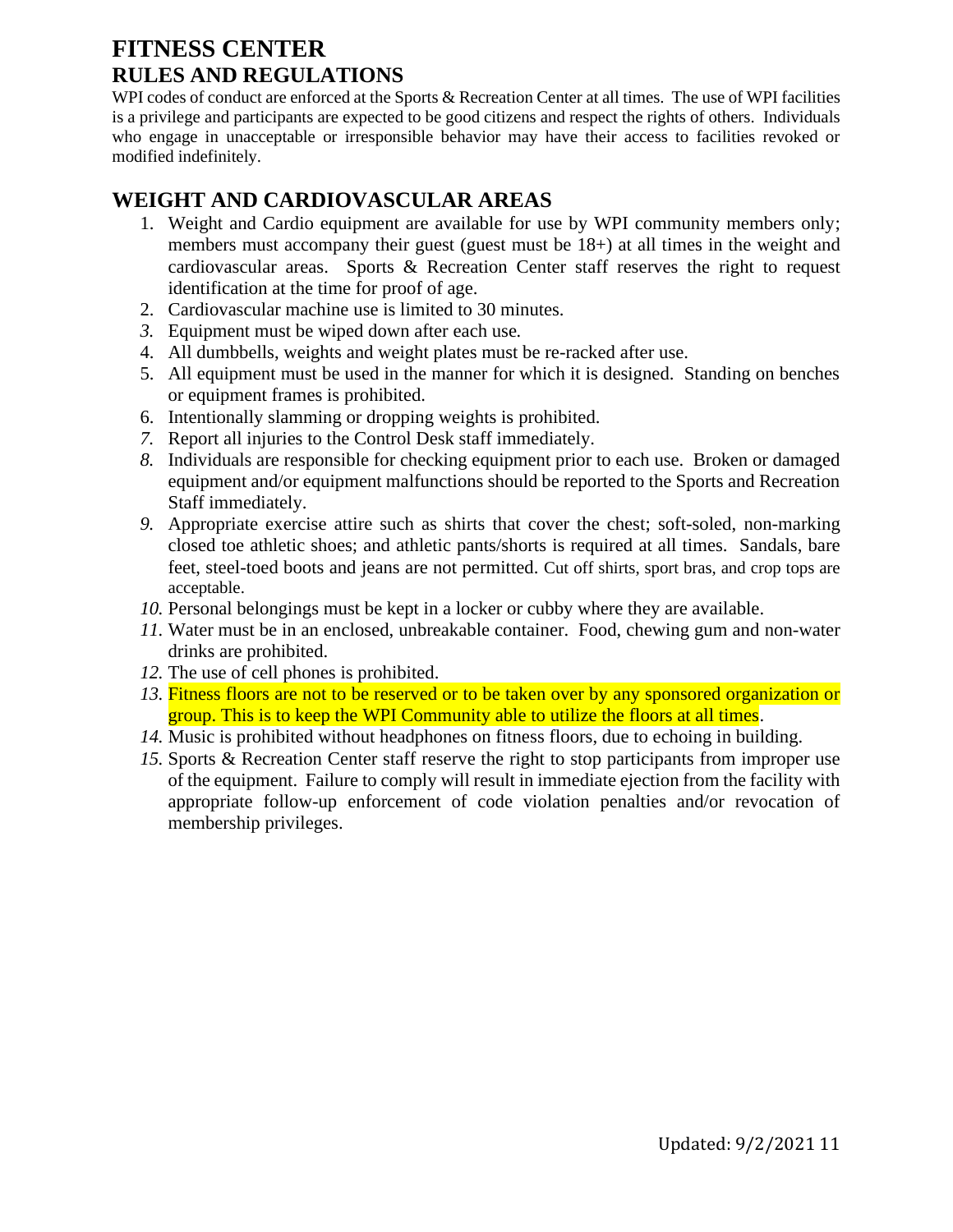# **DANCE STUDIOS RULES AND REGULATIONS**

WPI codes of conduct are enforced at the Sports & Recreation Center at all times. The use of WPI facilities is a privilege and participants are expected to be good citizens and respect the rights of others. Individuals who engage in unacceptable or irresponsible behavior may have their access to facilities revoked or modified indefinitely.

- 1. Please follow the instructor's routine and keep conversation to a minimum for your safety and the safety of others.
- 2. Entering a class in progress is prohibited. Please be on time and refrain from entering the classroom before the current class has finished.
- 3. Individual use of the facility stereo equipment is prohibited.
- 4. Return equipment to the proper storage areas when class is finished.
- 5. Appropriate exercise attire such as shirts that cover the chest; soft-soled, non-marking, closed-toe athletic shoes; and athletic pants/shorts is required at all times. Sandals, bare feet, steel-toed boots and jeans are not permitted. Cut off shirts, sport bras, and crop tops are acceptable.
- 6. Personal belongings must be kept in a locker or cubby where available.
- 7. Water must be in an enclosed, unbreakable container. Food, chewing gum and drinks are prohibited.
- 8. The use of cell phones is prohibited.

# **AQUATIC CENTER RULES AND REGULATIONS**

The Commonwealth of Massachusetts Health Code and WPI designed these guidelines and regulations for your safety, health and comfort as mandated. Those who do not adhere to the guideline below, or who fail to cooperate with the lifeguard staff, may be asked to leave and may be denied future access into the Aquatic Center. WPI codes of conduct are enforced at the Sports & Recreation Center at all times. The use of WPI facilities is a privilege and participants are expected to be good citizens and respect the rights of others. Individuals who engage in unacceptable or irresponsible behavior may have their access to facilities revoked or modified indefinitely.

- 1. Swimmers must take a full body cleansing shower using soap before entering the pool.
- *2.* Swimmers with hair shoulder length or longer must wear a swim cap.
- *3.* A lifeguard must be on duty in the chair before anyone may enter in water.
- *4.* Please walk on the pool deck. No running.
- *5.* Any person with skin disease, open sores, bandaged wounds, boils, inflamed eyes, discharging nasal or ear passages, or any communicable diseases is prohibited from using the pool. If you have a bandage over a minor cut, dispose of it before entering the pool area.
- *6.* No glass on the pool deck, seating area or locker rooms. Only water in enclosed, unbreakable containers is allowed on the pool deck.
- *7.* No food or chewing gum allowed in the pool or on the pool deck.
- *8.* Street shoes are prohibited on the pool deck.
- *9.* Regular swimsuits are required attire for all swimmers. No t-shirts, cut-offs, or under garments allowed.
- *10.* Spitting and otherwise contaminating the pool, pool floors, walkways, aisles or dressing rooms is prohibited.
- *11.* Diving is prohibited in the pool
- *12.* All diving board use is prohibited.
- *13.* No walking across bulkhead or swimming under bulkhead.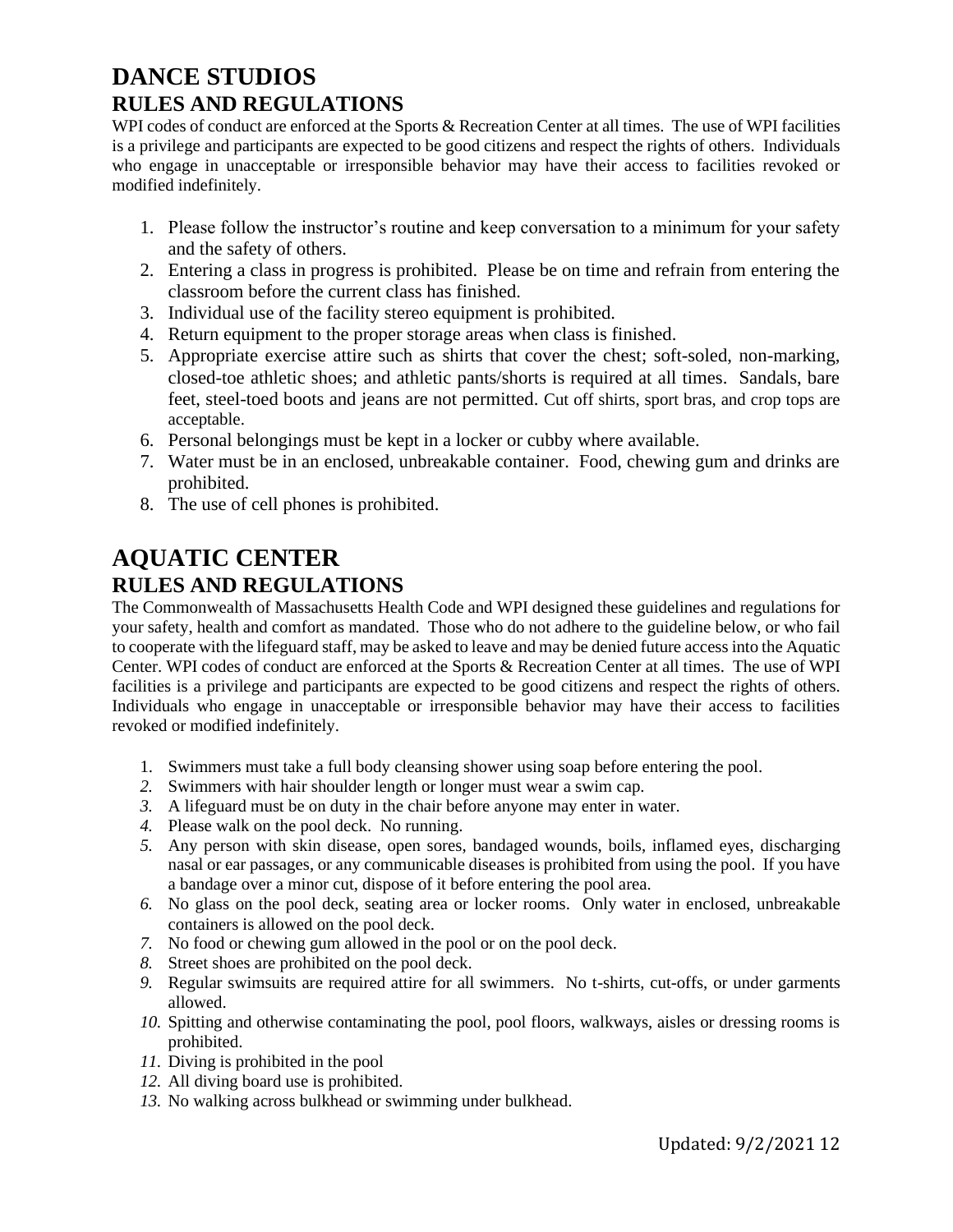- *14.* Please do not leave bags, street shoes or clothes on the pool deck or benches. Use the day lockers.
- *15.* The maximum number of swimmers in each lane is six. Please be aware of how many people are already in the lane that you are selecting.
- *16.* Lanes with more than 2 swimmers must circle swim. This means that you should always be on the right half of the lane. Slower swimmers should stop at the wall and allow faster swimmers to pass.
- *17.* Please select the appropriate lane for your ability. Aqua jogging is allowed and should be coordinated for the appropriate lane with the lifeguard.
- *18.* Do not swim in a lane or area that is marked off for a class or swim team. Only swim in designed lap lanes. If you are unsure of open lanes, please ask the lifeguard.
- *19.* Kickboards and pull-buoys are available for lap swimmers. Please return them to the storage bin after use.
- *20.* When the lifeguard signals the end of a recreational or lap swim, please leave the pool area promptly.
- *21.* Language and behavior should be appropriate for a family setting.
- *22.* The use of oils and body lotions is prohibited.
- *23.* Dependents must be accompanied and directly supervised by an adult in swim attire who is present on the pool deck or in the pool with the dependent. The lifeguard may ask a child to leave lap swim if he or she is unable to continuously swim laps or interrupts others. Non-swimming children are allowed in designated areas only and under the direct supervision of their parent. A parent is not allowed to be in the water with their children on deck.
- *24.* Strollers are not allowed on the pool deck. An adult must directly supervise infants and children not swimming at all times.
- *25.* The volleyball net or basketball hoop may be set up during open recreation hours in the designated areas with the permission of the lifeguard. Participants must be courteous of others while playing and may be asked to stop by the lifeguard at any time. No dunking or horseplay.
- *26.* No diapers allowed in the pool. Children that are not toilet trained must wear an approved swim diapers.
- *27.* No swim aids such as "water wings", Styrofoam bubbles, or floats sewn into swimsuits are allowed. Only Coast Guard approved life jackets allowed. A life jacket does not substitute for direct supervision of non-swimmer.
- *28.* If a lifeguard feels your swimming level is not adequate for the pool, you may be asked to leave or use only the shallow end.
- *29.* Private lessons may not be given by non-WPI Aquatics staff at any time.
- *30.* The use of cell phones is prohibited.
- *31.* The small warming pool and trampoline by the diving boards is off-limits to members; only diving team members during practice times may utilize this equipment.
- *32.* The Starting Blocks may only be used under the direct supervision of a qualified coach in a practice setting. The starting blocks are not to be used as tables or chairs. Please keep them clear of objects.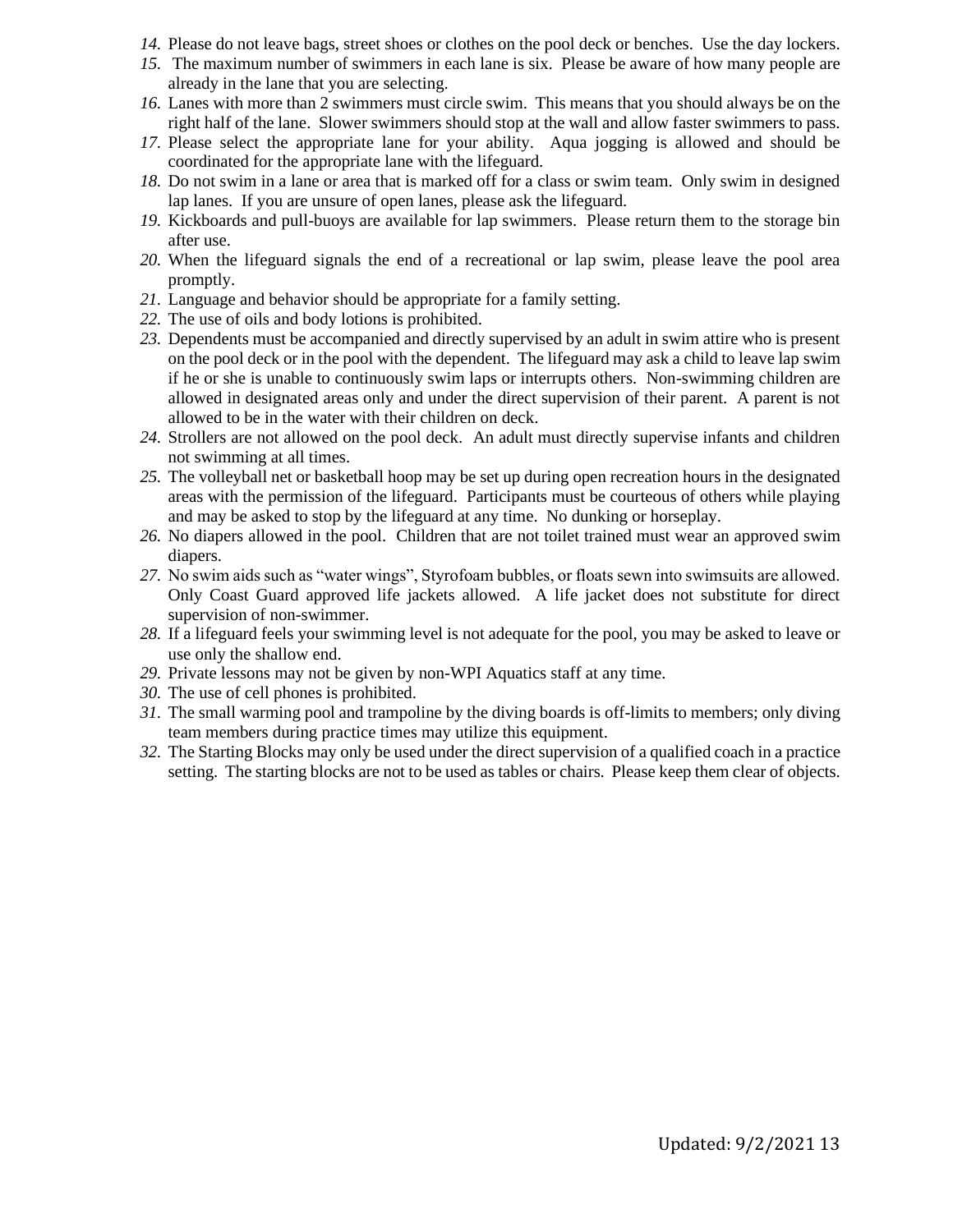### **ADDITIONAL SPORTS & RECREATION CENTER AREAS RULES AND REGULATIONS**

WPI codes of conduct are enforced at the Sports & Recreation Center at all times. The use of WPI facilities is a privilege and participants are expected to be good citizens and respect the rights of others. Individuals who engage in unacceptable or irresponsible behavior may have their access to facilities revoked or modified indefinitely.

#### **GYMNASIUM**

- 1. Appropriate exercise attire such as shirts that cover the chest; soft-soled, non-marking, closed-toe athletic shoes; and athletic pants/shorts is required at all times. Sandals, bare feet, steel-toed boots and jeans are not permitted. Cut off shirts, sport bras, and crop tops are acceptable.
- 2. Since all games are self-monitored, good sportsmanship and proper conduct are expected at all times.
- 3. Black-soled shoes and other marking shoes are prohibited on the playing floor. Sports & Recreation Center staff reserves the right to make decisions at their discretion.
- 4. When the gymnasium is crowded, courts may be broken down into half-court games to accommodate more people. Sports & Recreation Center Staff reserves the right to modify games based on participant needs.
- 5. Some scheduled activities in the gymnasium may take priority over open recreation. Any changes in the schedule will be posted on the PERA website.
- 6. Grabbing or hanging on the nets or rim is prohibited.
- 7. Baseball, softball, lacrosse, frisbee and other activities deemed unsafe in the gymnasium environment are prohibited unless scheduled in advance.
- 8. Soccer, volleyball, and badminton are only permitted in specified places at designated times.
- 9. Personal belongings must be kept in a locker or cubby where they are available.
- 10. Water must be in enclosed, unbreakable container. Food, chewing gum and non-water drinks are prohibited.
- 11. The use of cell phones is prohibited.

# **RACQUETBALL AND SQUASH COURTS**

All players must check in at the Control Desk prior to entering their reserved court. ID is required for verification. Failure to check in by 10 minutes past the scheduled playing time will result in court forfeiture and courts will be reassigned to those on a first come, first served basis.

- *1. Must receive proper advance training to be authorized to move racquetball/squash walls.*
- *2.* Racquets and balls are available for use at the equipment room. Equipment borrowers assume full responsibility for equipment issued.
- *3.* Courts are open during posted hours.
- *4.* Users are strongly encouraged to wear protective eye gear when using the courts.
- 5. Appropriate exercise attire such as shirts that cover the chest; soft-soled, non-marking, closed-toe athletic shoes; and athletic pants/shorts is required at all times. Sandals, bare feet, steel-toed boots and jeans are not permitted. Cut off shirts, sport bras, and crop tops are allowed.
- 6. Personal belongings must be kept in a locker or cubby where they are available.
- 7. Water must be in enclosed, unbreakable container. Food, chewing gum and non-water drinks are prohibited.
- 8. The use of cell phones is prohibited.